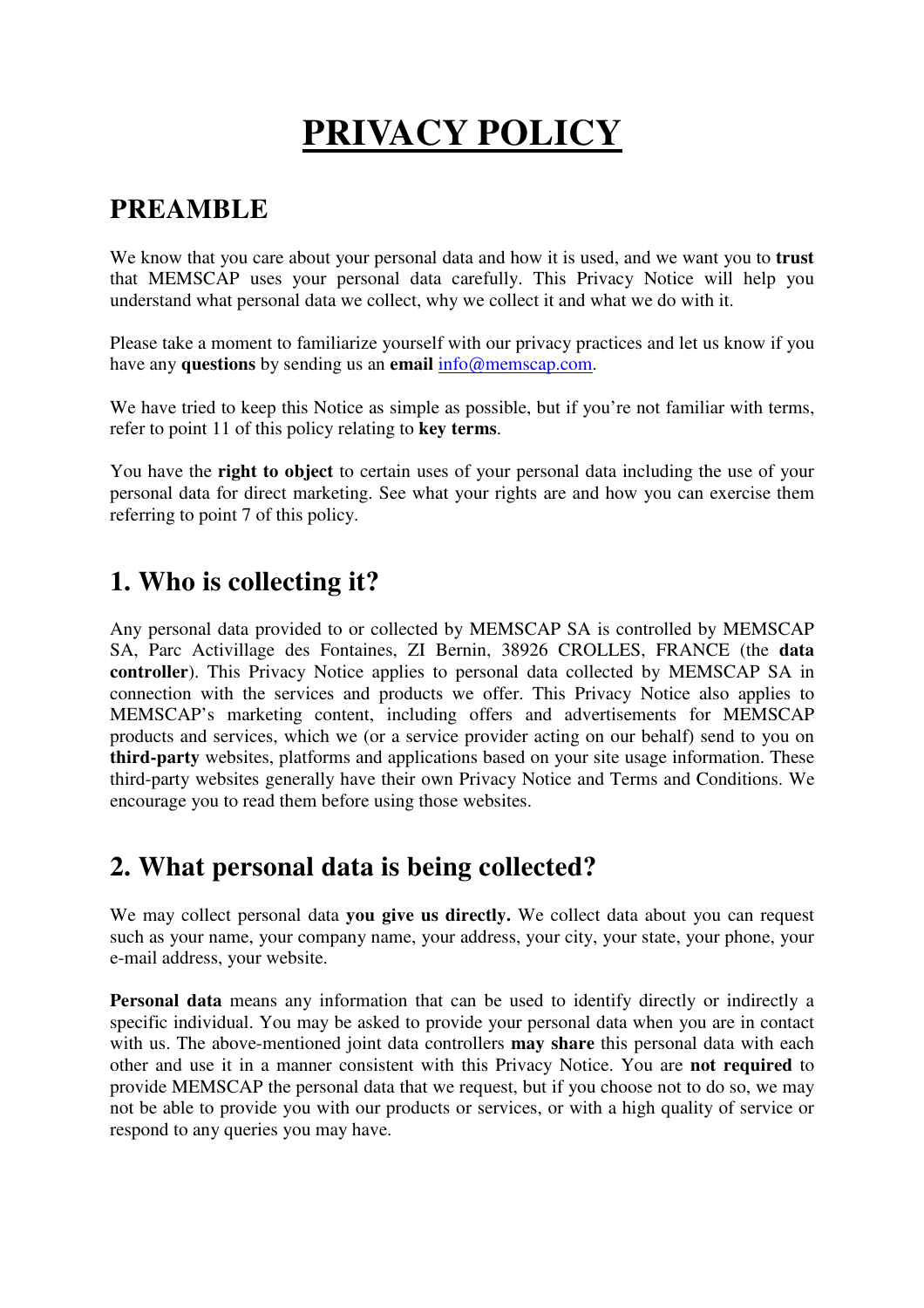### **3. What purpose do we use your data for?**

We **collect, process** and **disclose** your personal data only for specific and limited **purposes**. For example, to process your **payments**, to assess and handle any **complaints, to develop and improve** our products, services, communication methods and the functionality of our websites, to provide **personalized** products, as well as product recommendations to you.

We **collect, process and disclose** your personal data for the following purposes:

- To process your **payments**, if you purchase our products, to provide you with your **order status**, deal with your enquiries and requests, and assess and handle any **complaints**;
- To process and answer your **inquiries** or to contact you to answer your questions and/or requests;
- To communicate **information** to you and to manage your **registration** and/or **subscription** to our newsletter or other communications;
- To manage our **everyday business** needs regarding your request;
- To **authenticate the identity** of individuals contacting us by telephone, electronic means or otherwise;
- For internal **training** and **quality assurance** purposes;

When we collect and use your personal data for purposes mentioned above or for other purposes, we will **inform** you before or at the time of collection. Where appropriate, we will ask for your **consent** to process the personal data. Where you have given consent for processing activities, you have the **right to withdraw your consent** at any time. In some cases, we rely on **legitimate interest** for processing your personal data. This ground will only be used where it is necessary to achieve a legitimate interest, for example to assist in the performance of a contract, or to optimize a service, and does not outweigh your rights as an individual. This legal basis will only be relied upon where there is no less intrusive way to process your personal data. We can assure you that if legitimate interest is used as a ground for processing your personal data, we will keep a record of this and you have the right to ask for this information.

#### **4. Who will it be shared with?**

As a global business, MEMSCAP shares your personal data **internally** and with **selected third-parties**. For example, we share your personal data with **third-party service providers, other third-parties**, as well as in case of business transfers or **legal disclosure**. As a global business, MEMSCAP shares your personal data **internally** and with **selected third-parties** in the following circumstances:

• **Third-party service providers**. In order to carry out your requests, respond to your inquiries, fulfil your orders, make various other features, services and materials available to you through our websites we share your personal data with **third-party service providers that perform functions on our behalf**, such as companies that: host or operate MEMSCAP's websites, process payments, provide customer service, postal or delivery services. They have access to personal data needed to perform their functions but may not use it for other purposes. Further, they must process this personal data in accordance with this Privacy Notice and as permitted by applicable data protection laws and regulations.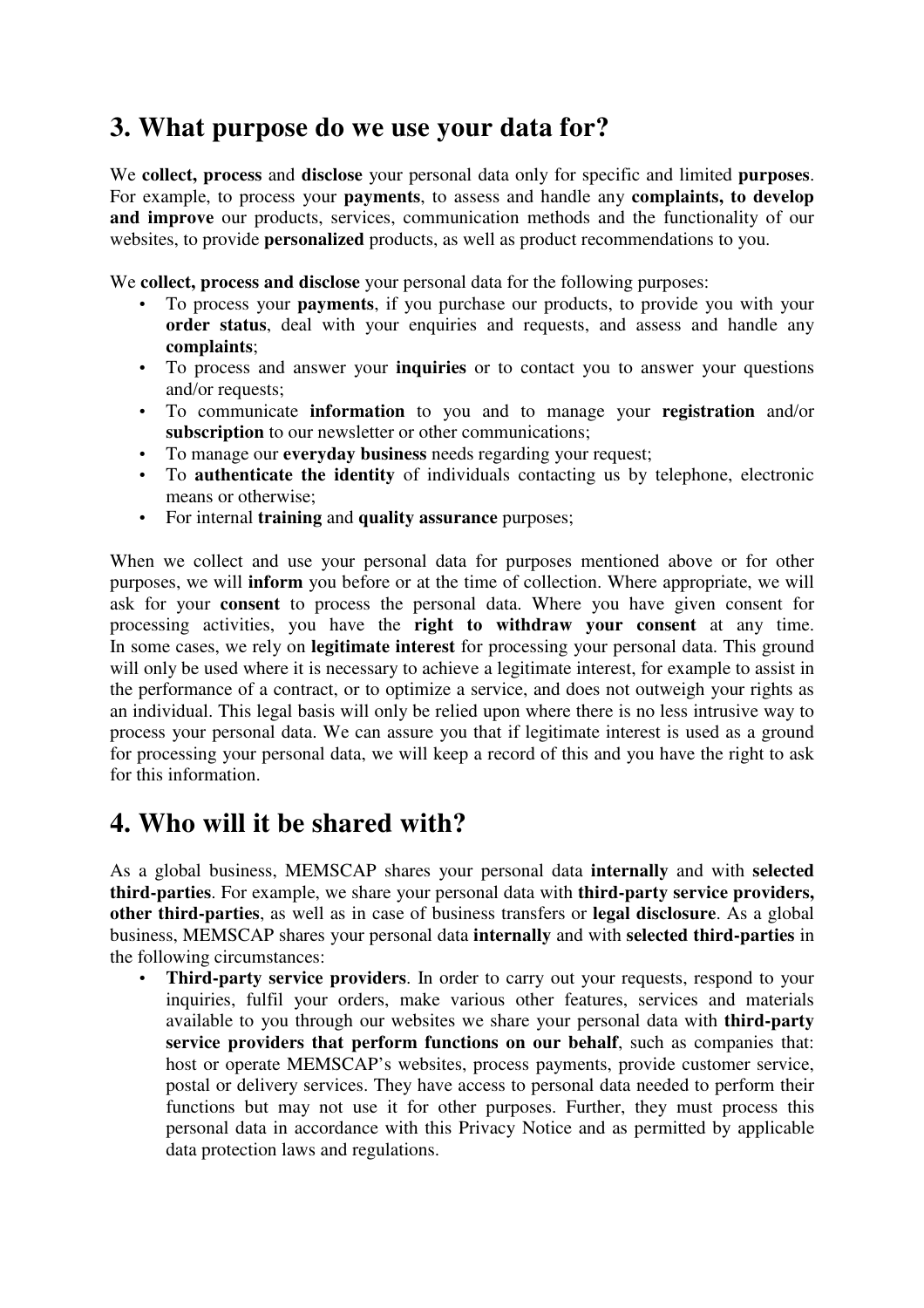- **Business transfers**. Your personal data will be used by us or shared with the joint data controllers for internal reasons, primarily for business and operational purposes. As we continue to develop our business, we may sell or purchase assets, subsidiaries or business units. In such transactions, your personal data generally is one of the **transferred business assets** but **remains subject to the promises made** in any preexisting Privacy Notice (unless, of course, you consent otherwise). If another entity acquires us, our businesses or substantially all or part of our assets, or assets related to MEMSCAP's website, your personal data will be disclosed to such entity as part of the **due diligence** process and will be transferred to such entity as one of the transferred assets. Also, if any bankruptcy or reorganization proceeding is brought by or against us, all such personal data will be considered an asset of ours and as such it is possible they will be sold or transferred to third-parties.
- **Legal disclosure**. We may transfer and disclose your personal data to third-parties:
	- o To comply with a **legal obligation**;
	- o When we believe in **good faith** that an applicable law requires it;
	- o At the request of governmental authorities conducting an **investigation**;
	- o To detect and protect against **fraud**, or any **technical** or **security vulnerabilities**;
	- o To respond to an **emergency**; or otherwise
	- o To protect the **rights, property, safety, or security** of third-parties, visitors to MEMSCAP's website or the public.

#### **International data transfers**

MEMSCAP shares personal data internally or with third-parties for purposes described in this Privacy Notice. MEMSCAP will only send personal data collected within the **European Economic Area (EEA)** to foreign countries in circumstances such as:

- To follow your **instructions**;
- To comply with a **legal duty**; or
- To work with our agents and advisers who we use to help **run our business and services**.

If we do transfer personal data to outside of the EEA, MEMSCAP will make sure that it is **protected in the same way** as if it was being used in the EEA. We'll use one of the following safeguards:

- Transfer to a non-EEA Country whose privacy legislation ensures an **adequate level of protection** of personal data to the EEA one;
- Put in place a **contract** with the foreign third-party that means they must protect personal data to the same standards as the EEA; or
- Transfer personal data to organisations that are part of specific agreements on crossborder data transfers with the European Union (e.g., **Privacy Shield**, a framework that sets privacy standards for data sent between the United States and the European countries).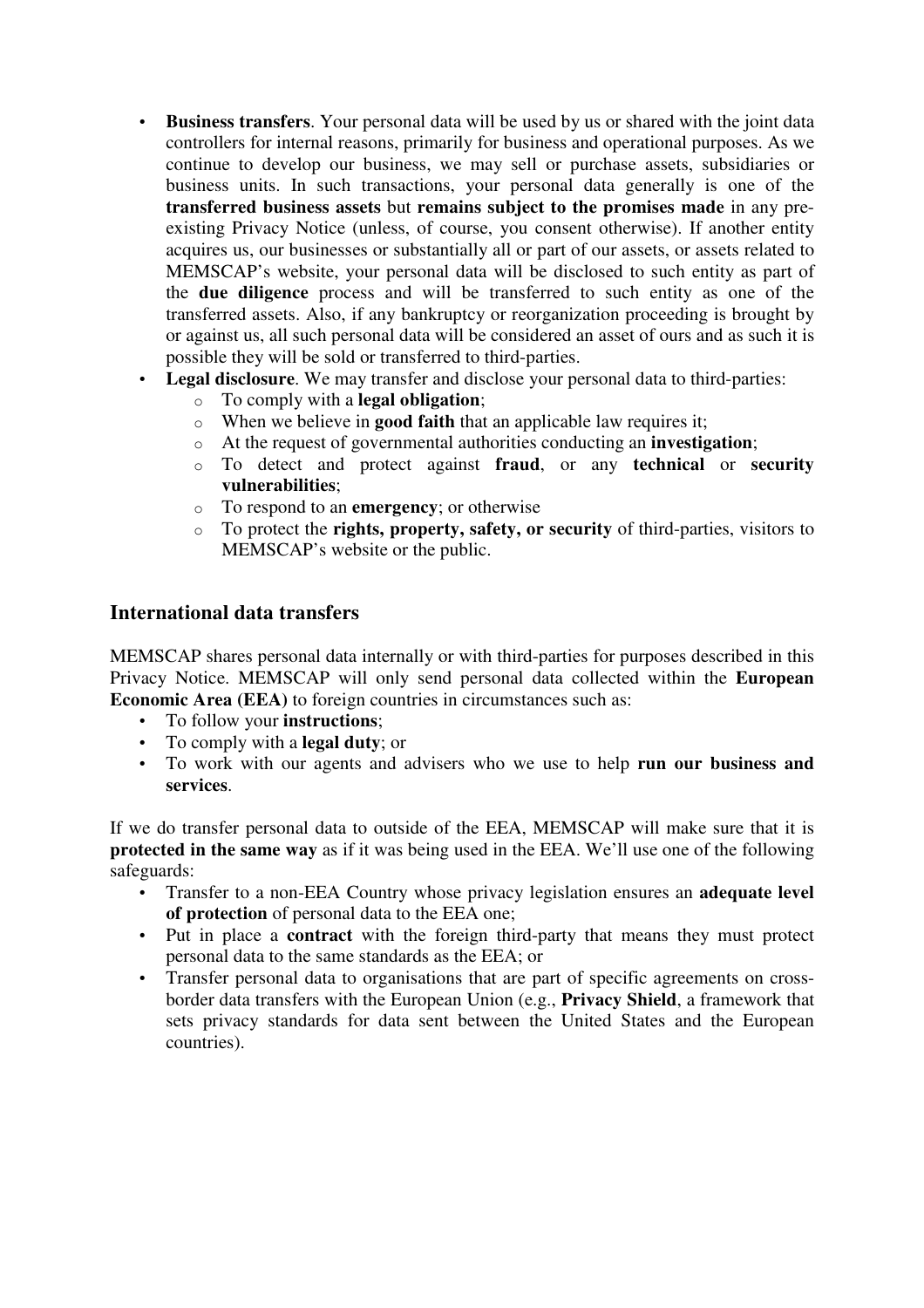#### **5. How do we protect your personal data?**

MEMSCAP takes the **security** of your personal data very seriously. We take every effort to **protect** your personal data from misuse, interference, loss, unauthorized access, modification or disclosure. Our measures include implementing appropriate **access controls**, investing in the latest **Information Security Capabilities** to protect the IT environments we leverage, and ensuring we **encrypt, pseudonymize and anonymize** personal data wherever possible. Access to your personal data is only permitted among our employees and agents on a **need-toknow basis** and subject to strict **contractual confidentiality obligations** when processed by third-parties.

#### **6. How long do we keep your personal data for?**

We will keep your personal data for **as long as we need** it for the **purpose** it is being processed for. For example, where you make a purchase online with us we will keep the data related to your purchase, so we can perform the specific contract you have entered and after that, we will keep the personal data for a period which enables us to handle or respond to any complaints, queries or concerns relating to the purchase. Your data may also be retained so that we can continue to **improve your experience** with us and to ensure that you receive any loyalty rewards which are due to you. We retain the identifiable data we collect directly for targeting purposes for **as little time as possible**, after which we employ measures to **permanently delete** it. We will actively review the personal data we hold and **delete it securely**, or in some cases **anonymize** it, when there is no longer a legal, business or consumer need for it to be retained.

#### **7. What are your rights?**

Where we process your personal data, you have a number of rights over how the data is processed and can exercise these rights at any point. We have provided an overview of these rights below together with what this entails for you. You can exercise your rights by sending an email to info@memscap.com.

- The right to be informed. You have the right to be provided with clear, transparent and easily understandable information about how we use your personal data and your rights. Therefore, we're providing you with the information in this Notice.
- **The right to access and rectification**. You have the right to access, correct or update your personal data at any time. We understand the importance of this and should you want to exercise your rights, please contact us.
- **The right to data portability**. The personal data you have provided us with is portable. This means it can be moved, copied or transmitted electronically under certain circumstances.
- **The right to be forgotten**. Under certain circumstances, you have right to request that we delete your data. If you wish to delete the personal data we hold about you, please let us know and we will take reasonable steps to respond to your request in accordance with legal requirements. If the personal data we collect is no longer needed for any purposes and we are not required by law to retain it, we will do what we can to delete, destroy or permanently de-identify it.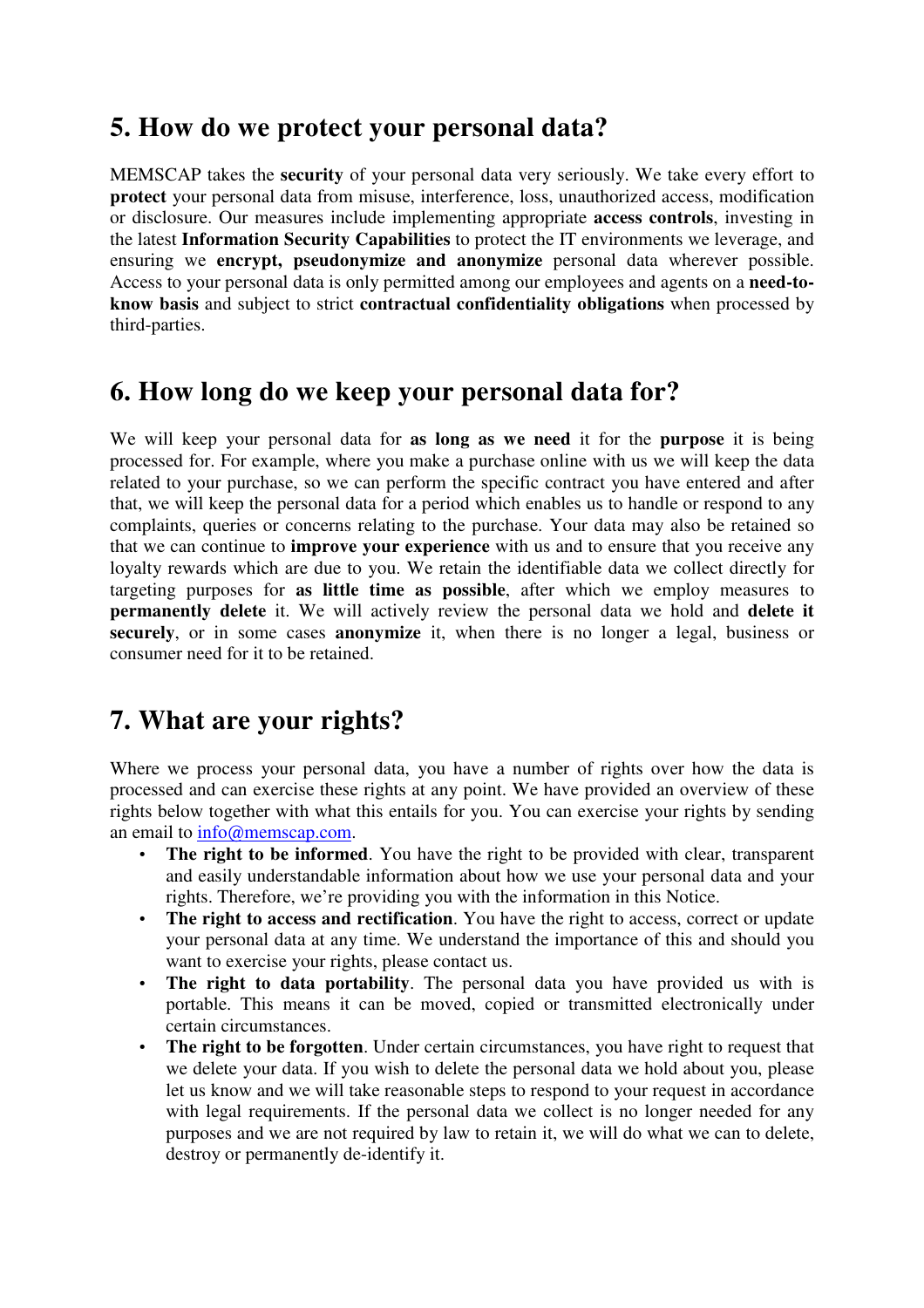- **The right to restrict processing**. Under certain circumstances, you have the right to restrict the processing of your personal data.
- **The right to object**. Under certain circumstances, you have the right to object to certain types of processing, including processing for direct marketing (i.e., receiving emails from us notifying you or being contacted with varying potential opportunities).
- **The right to lodge a complaint with a Supervisory Authority**. You have the right to lodge a complaint directly with any local Supervisory Authority about how we process your personal data.
- **The right to withdraw consent**. If you have given your consent to anything we do with your personal data (i.e., we rely on consent as a legal basis for processing your personal data), you have the right to withdraw your consent at any time (although if you do so, it does not mean that anything we have done with your personal data with your consent up to that point is unlawful). You can withdraw your consent to the processing of your personal data at any time by contacting us with the details provided below.
- **Rights related to automated decision-making**. You have the right not to be subject to a decision which is based solely on automated processing and which produces legal or other significant effects on you. In particular, you have the right:
	- o to obtain **human intervention**;
	- o to express your **point of view**;
	- o to obtain an **explanation of the decision** reached after an assessment; and
	- o to challenge such a decision.

Further information and advice about your rights can be obtained from the data protection Regulator in your Country.

#### **8. How do you contact MEMSCAP?**

If you have any questions or concerns about MEMSCAP's Privacy Notice or data processing or if you would like to make a complaint about a possible breach of local privacy laws, please do so by sending an email to info@memscap.com.When a privacy question or access request is received we have a **dedicated team** which triages the contacts and seeks to address the specific concern or query which you are seeking to raise. Where your issue may be more substantive in nature, more information may be sought from you. All such substantive contacts receive a response. If you are unsatisfied with the reply received, you may refer your complaint to the relevant Supervisory Authority in your Country. If you ask us, we will endeavour to provide you with information about relevant complaint avenues which may be applicable to your circumstances.

#### **9. How do we keep this notice up to date?**

We will **update** this Privacy Notice when necessary to reflect customer feedback and changes in our products and services. When we post changes to this statement, we will revise the " **last updated**" date at the top of this Notice. If the changes are significant, we will provide a more prominent **notice** (including, for certain services, email notification of Privacy Notice changes). We will also keep prior versions of this Privacy Notice in an archive for your review. We **will not reduce your rights** under this Privacy Notice without your consent.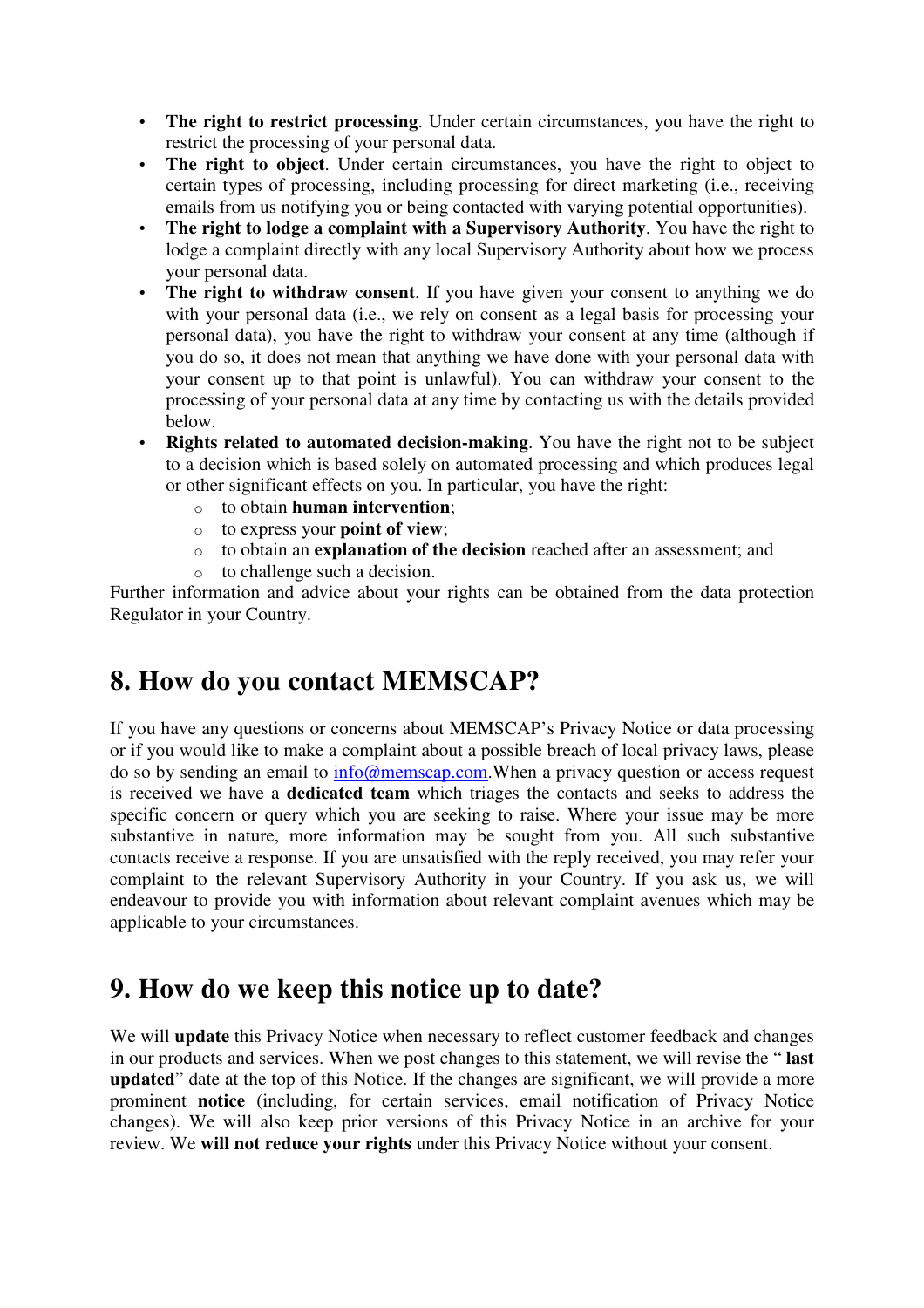#### **10. Additional Privacy Terms or Notices**

In addition to this Privacy Notice, there may be specific campaigns or promotions which will be governed by **additional privacy terms** or notices. We encourage you to read these additional terms or notices before participating in any such campaigns or promotions as you will be required to comply with them if you participate. Any additional privacy terms or notices will be made prominently available to you.

### **11. Key terms Definitions**

**Anonymisation**: The process of either encrypting or removing personal data from a database, so that the individuals whom the data describe remain anonymous. This is done for the purpose of protecting individuals' private activities while maintaining the integrity of the data gathered and shared.

**Behavioural Advertising**: The act of tracking users' online activities and then delivering ads or recommendations based upon the tracked activities.

**Consent**: Any freely given, specific, informed and unambiguous indication of the data subject's wishes by which he or she, by a statement or by a clear affirmative action, signifies agreement to the processing of personal data relating to him or her. **Data Controller**: An entity that has the authority over the processing of personal data. It controls the use of personal data by determining the purposes for its use and the way personal data will be processed.

**Data Processing**: Any operation or set of operations which is performed on personal data, such as collecting, recording, organizing, storing, adapting or altering, retrieving, consulting, using, disclosing by transmission, dissemination or otherwise making the data available, aligning or combining data, or blocking, erasing or destroying data. Not limited to automatic means.

**IP address**: An IP address, or simply an "IP," is a unique address that identifies a device on the Internet or a local network. It allows a system to be recognized by other systems connected via the Internet protocol.

**Personal Data**: Any information relating to an identified or identifiable individual. An identifiable individual is one who can be identified, directly or indirectly, in particular, by reference to an identification number or to one or more factors specific to his physical, physiological, mental, economic, cultural or social identity.

**Privacy and Data Protection**: The collection of laws and regulation that applies to the collection, usage, storage, protection and other processing of personal data. This includes data protection, privacy, banking secrecy, electronic communications and confidentiality laws and regulations, and any other applicable laws or regulations to the extent they relate to privacy of personal data.

**Pseudonymization**: The processing of personal data in such a manner that the personal data can no longer be attributed to a specific data subject without the use of additional information, provided that such additional information is kept separately and is subject to technical and organisational measures to ensure that the personal data are not attributed to an identified or identifiable natural person.

**Supervisory Authority**: Independent Authority or division associated with an Authority in any relevant jurisdiction, whose primary purpose and function is to regulate matters related to personal data.